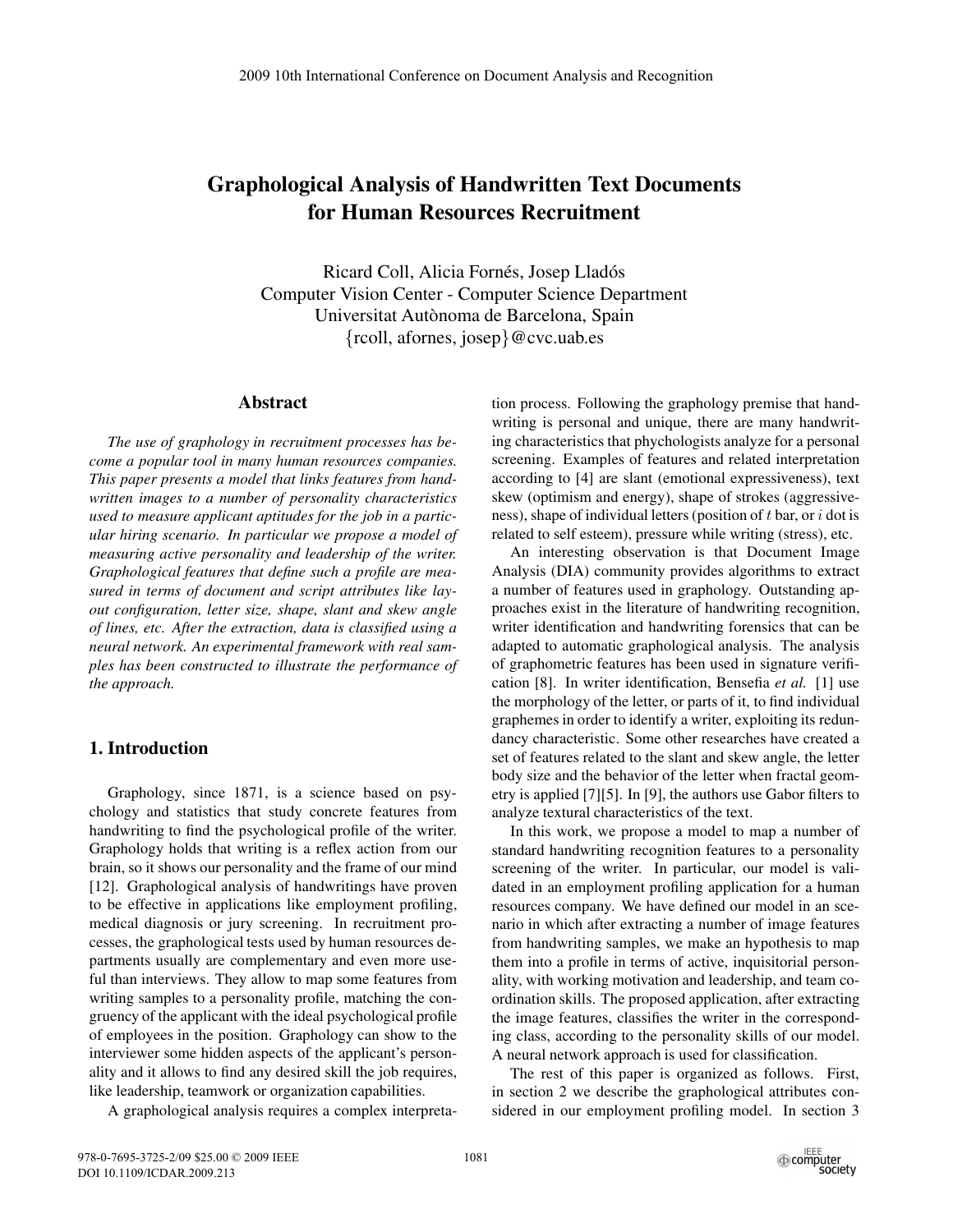we propose the hypothesis of mapping handwriting image features to graphological attributes, and the corresponding classification application to give the final writer profile. Section 4 provides experimental results. Finally, section 5 is devoted to conclusions and final discussion.

## **2. Graphological attributes**

As stated above, the main contribution of this paper is to define a model that maps writing features from sample images to relevant graphological interpretations. These interpretations are considered in an application scenario of employment profiling for a human resources company. The skills that we want to automatically assess are active, inquisitorial personality, with working motivation and leadership, and team coordination skills. In table 1 we present the above skills and the corresponding graphological features that should be found in the person handwriting.

| <b>Personality Skills</b>         | <b>Graphological Features</b>                |  |
|-----------------------------------|----------------------------------------------|--|
| Without personality<br>conflicts  | Proportional writing.                        |  |
|                                   | Readable writing.                            |  |
|                                   | Without Squiggles and irregular strokes.     |  |
| Integral personality              | Letter size.                                 |  |
|                                   | Script slant.                                |  |
|                                   | Writing speed.                               |  |
| Emotional health                  | Relation between ascendants and descendants. |  |
|                                   | Line skew.                                   |  |
|                                   | Script slant.                                |  |
|                                   | Normal letter size.                          |  |
| Organization, clarity<br>of ideas | Good document layout organization, harmony.  |  |
|                                   | Readability.                                 |  |
| Adaptability                      | Linked letters                               |  |
| Sincerity                         | Good document layout organization.           |  |
|                                   | Readability.                                 |  |
|                                   | Proportional margin (10% of the sheet).      |  |
| Activity                          | Angular writing.                             |  |
|                                   | High pressure.                               |  |
|                                   | Medium or high letter size.                  |  |
|                                   | Letter slant to the right.                   |  |
|                                   | Horizontal or upward text line orientation.  |  |
| Aggressiveness                    | Angular writing.                             |  |
|                                   | Writing speed.                               |  |
|                                   | High pressure.                               |  |
| Ambition                          | Uneven pressure.                             |  |
|                                   | Writing speed.                               |  |
|                                   | Upward text line orientation.                |  |
| Self-confidence                   | Important pressure.                          |  |
|                                   | Well organized document layout.              |  |
|                                   | Letter size between 3 mm, and 4 mm.          |  |

**Table 1. Correspondences between personality characteristics and graphological features.**

In our application scenario, the graphological features considered in the classification of a person profile are:

**Document layout organization.** To evaluate the goodness of document layout organization the following parameters are considered: margins size (between 10% and 25%), constant left margin, regular inter-line space, and regular line orientation.

**Proportional and regular script.** A well-proportioned script has letters whose body size is a third of the ascendant size and half of the descendant size. In addition, letters have normal size (between 2.5mm and 3.5mm) and regular in the whole document.

**Document harmony.** Without variation in inter-line space (around 1cm), slant and slope. Regular letter size (see above paragraph).

**Links between letters.** Non connected letters denote low adaptability to different situations, and a trend to the monotony [12]. Connected letters indicate a slow speed writing. A medium connectivity determines a right adaptability.

Script readability. A readable handwritten text means that the script does not have squiggles or irregular strokes. This feature is used for determining the clarity and sincerity of the person in front of the rest of the world [3].

**Shape of the strokes.** Circular handwriting indicates an agreeable, easygoing nature. In our application scenario, we analyze angular handwriting with sharp points, that indicates aggressiveness, directness, and high energy.

**Pressure while writing.** In our scenario, a moderate-toheavy pressure is required. The heavier the pressure, the more intense the emotions of that person and his selfconfidence.

## **3. Image Feature Extraction**

Let us now describe the features extracted from the handwriting image, and how the attributes, presented in section 2, are measured from the handwriting image features.

**Slant normalization and variations in script slant.** In the preprocessing step, the slant normalization described by Vinciarelli in [11] is performed: First, a density histogram is computed, and using a shear function, we compute the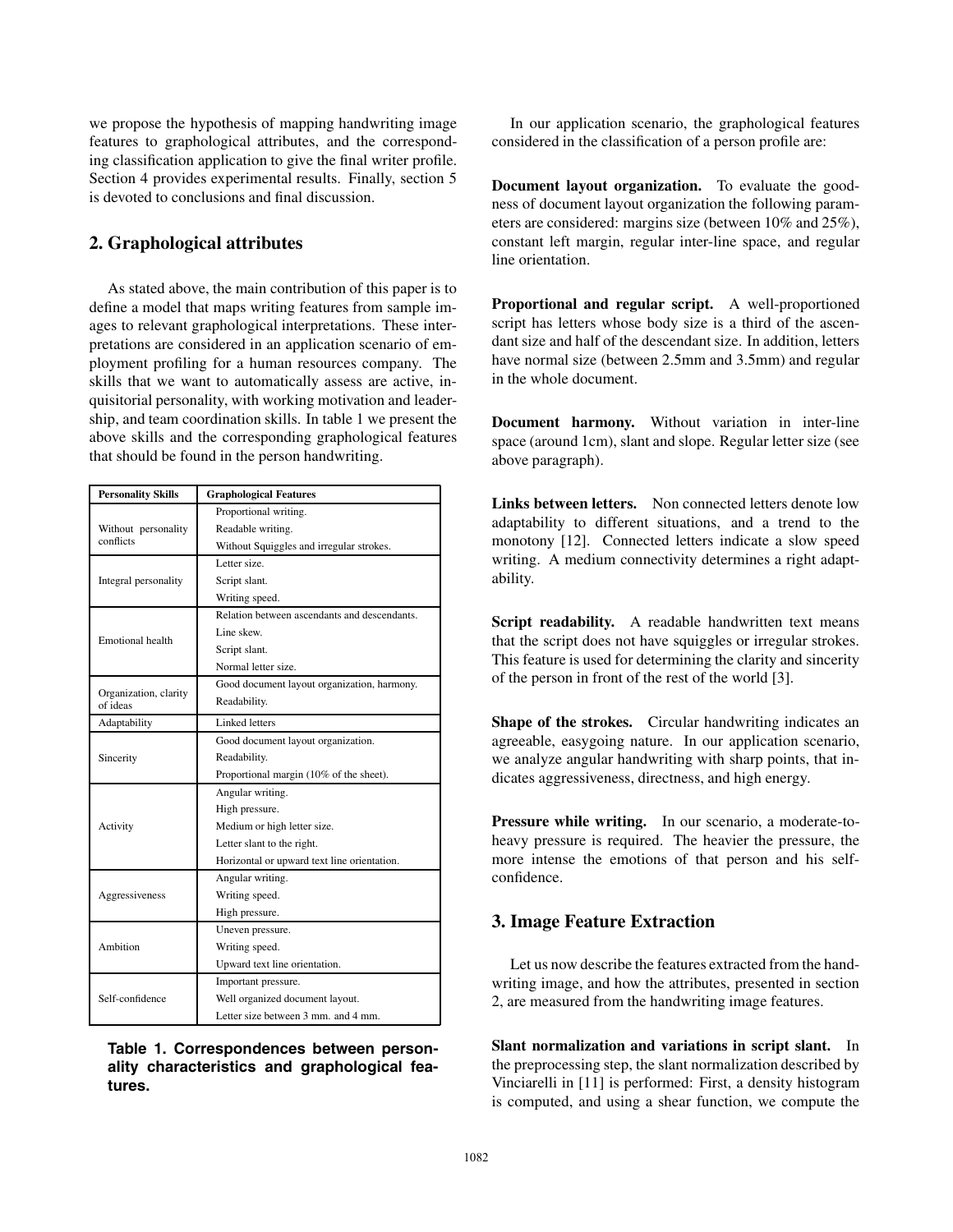square of the number of pixels belonging to a stroke in respect to the total of the column of the image. When the majority of the strokes are vertical, then, this value becomes a maximum. There are other local maxima values that correspond to the different variations that can appear in the writing, because not all the vertical strokes are drawn in the same direction. This feature is also important for evaluating the organization of the document.

**Slope detection and variations in the slope.** In the preprocessing step we also get information of the slope (text orientation). We have adapted the slope normalization technique described by Vinciarelli [11]. In this case, we are also interested in this feature, because it is used for evaluating the organization of the document and its harmony, detecting changes in slope in the different text lines. We also use as features the local maxima that appear in the text, which indicates the different slope orientations. This feature is indicative of personal moods.

**Line spacing and variation of line spacing.** Once the slant and slope of the image is normalized and in order to compute the line spacing, a horizontal projection of the image is done. Afterwards, we compute the mean and the standard deviation as important features for determining the organization and harmony of the document.

**Size of margins, variation of margins, increasing or decreasing the sizes of margins.** The upper and left margins are the most important size margins, because they provide graphological information. The upper size margin is computed at the same time that we compute line spacing, whereas the left margin is computed when we compute the word spacing, which is an important feature for evaluating the harmony, the text readability and the organization. In addition, we compute whether the left margin is increasing, decreasing or constant in the text. This latter feature shows that the writer has good planification and future vision skills.

**Size of the script: main body, ascendant and descendant.** For the evaluation of the proportionality and regularity of the script, an horizontal projection of the text line is performed. The highest pixel's density corresponds to the main body of the script, whereas the upper and lower zone correspond to the ascendant and descendant, respectively. We are interested in the relation between the main body and ascendants and descendants of the script.

**Image contours.** If the letters are disconnected, the writer shows little adaptability to different situations, and in some cases, the writer tends to monotony [12]. If all the letters are connected, then the writing can be slow. A medium connectivity between letters shows a right adaptability and a good writing speed. In [10], the relation between the number of internal and external contours that can be extracted from the text shows the movement that has been done while writing. A speedy writing will have a lower number of internal contours than external contours because the letters will be probably longer, uncompleted and sometimes without links between letters of a word. Besides the writing speed, this relation between internal and external contours indicates the job adaptability degree of the applicant.

**Angular writing.** We present in this paper a new method for determining the roundness factor of the writing. This method takes into account that if we have two identical circles one over the other, and we perform a slight translation in one of them, then we will find their common points. If we repeat this step for all possible directions, we obtain the same number of common points in each translation. However, if we have two straight lines, once we translate one over the other, we will only obtain a common points in case the orientation of the lines are the same. The steps of the method are the following:

- 1. Let's define  $V$  as a four directional vector, where we translate R over I.  $V = \{(-1, -1), (0, -1), (1, -1), (1, 0)\}.$
- 2. Take a  $(N-2)$  \*  $(N-2)$  region, being N the size of each side of the original image  $I$ . This new region is called R.
- 3. For each vector  $v_i, v_i \in V$ .

*3.1* Translate R over I in the orientation and module of the vector.

*3.2* Perform a logical AND operation to find the common points.

*3.3* Compute the number of active points in the image, which correspond to the common points of  $R$  over  $I$ . The result is normalized over the total number of active pixels of the image.

4. The roundness factor will be the variance of the normalized common points.

Whether the writing is rounded, the number of common points in all the orientations will have a low value, whereas in an angular writing, the variation of the common points ratio between the translations of  $R$  over  $I$  can have a higher value. We show in Fig.1 how the different translations are performed and the common points between both images (black pixels).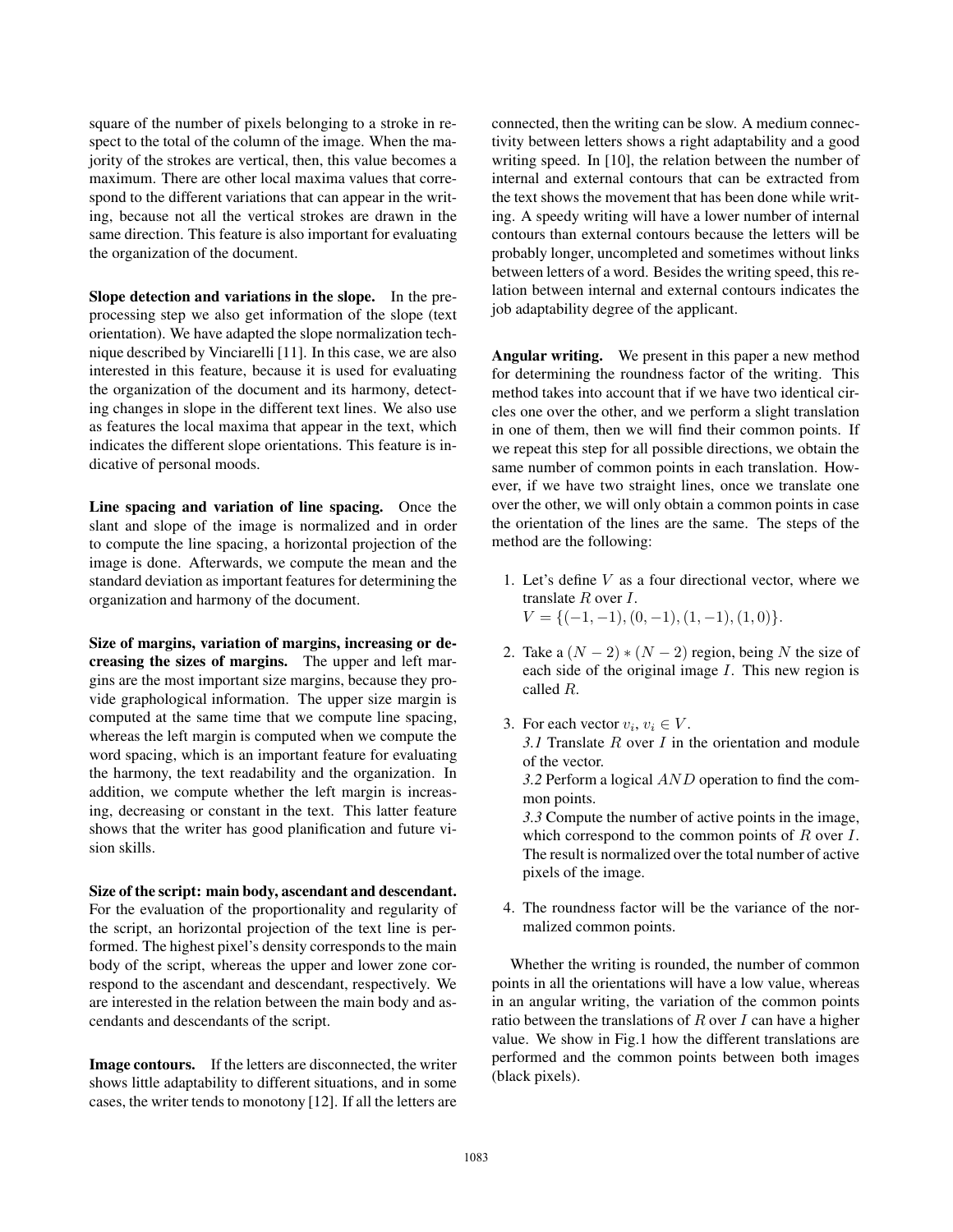

**Figure 1. Roundness factor: a) Image** I **and** region R from a writing character and b) dif**ferent transpositions of** R **over** I

**Fractal Dimension.** Mandelbrot exposes in [6] that the fractal dimension is used for measuring the fragmentation and irregularity degree of objects. In [2] a method for computing the readability degree of a writing as a biometrical feature of a person is shown. This method consists in mesuring how the area grows when we apply a dilation operation to a binary image successively. First of all we choose a disk kernel of radius  $\mu(\mu = 1..25)$ . Every time we apply a new dilation over the writing the value of  $\log(A(\mu)) - \log(\mu)$ is recorded as a function (called evolution graph) of  $log(\mu)$ , where  $A(\mu)$  is the area of the dilated image *(i.e.*, the number of active pixels). Three parts with different slopes can be observed in this evolution graph. The interest is focused in the second segment, specifically in its slope. When we apply this method on a bad formed writing, we obtain a greater slope value than if we apply on a well-formed writing, as figure 2 shows.



**Figure 2. Distribution of family writings in a legibility graph [2]**

**Regularity in the writing frequency.** To compute the auto-control, aggressiveness and impulsivity degree of the writer, a feature that computes the regularity in the writing frequency can be used. The regularity is not always the same (i.e. the width of the letters can vary in different locations of the writing, and also the letters' spacing and word's spacing...). For computing this feature, we apply the

Discrete Fourier Transform (DFT) to each text line. Once the maximum magnitude of frequency for each line is computed, we extract the standard deviation  $\lambda$ . When  $\lambda$  has a low value, the text is very regular. Contrary, when  $\lambda$  has a high value, the width of the writing is very irregular.

**Measure and variation of pen pressure.** Although there are difficulties in obtaining parameters that can characterize the pressure of the writing in an offline system, there are some published works which use a combination of features that show the pressure of the writing (Three samples with different pressure are shown in figure fig:pressio). In [10] the pressure factor is computed taking into account three features: the threshold that has been used for binarizing the image, the distribution of the gray values using the entropy and the number of black pixels. We have used these three features and we have also added a feature that quantifies the pressure in the angular points of each word.

| $000 - \beta - \gamma$ | acompava | acampava |
|------------------------|----------|----------|
| (a)                    | (b)      | (c)      |

#### **Figure 3. Pen Pressure: a) lighter, b) normal, uneven and c) higher pressure.**

**Backpropagation Neural Network.** We have used that model to perform the classification. All the 25 extracted features from the image are the input pattern for a fullconnected and feed-forward neural network. Once trained, for each image we want to analyze, the output of the net is a binary value that indicates if the input pattern belongs to the desired personality profile or does not.

#### **4. Experimental Results**

For the experimentation stage, we took 98 samples from different people of ages between 12 and 85 years old, regardless of their gender or socioeconomic status. Samples were taken in three languages (Catalan, Spanish and English), according to the native language of the writer. The length of the text was about 90 words.

The image was acquired with a flatbed scanner, with a resolution of 300 dots per inch, and 8 bit grayscale. These samples were sent to a team of expert graphologists who advised us in order to create an acceptable ground-truth. Every sample was evaluated with a 0 or a 1 depending on the presence of each feature. The features observed in the writing were the following: well-proporcioned size of the letter, clear and harmonic writing, legibility, normal and regular size of the letter and margins, normal or high (preferably uneven) writting pressure, vertical or right-slanted words, linked letters, normal or fast writting speed, horizontal or